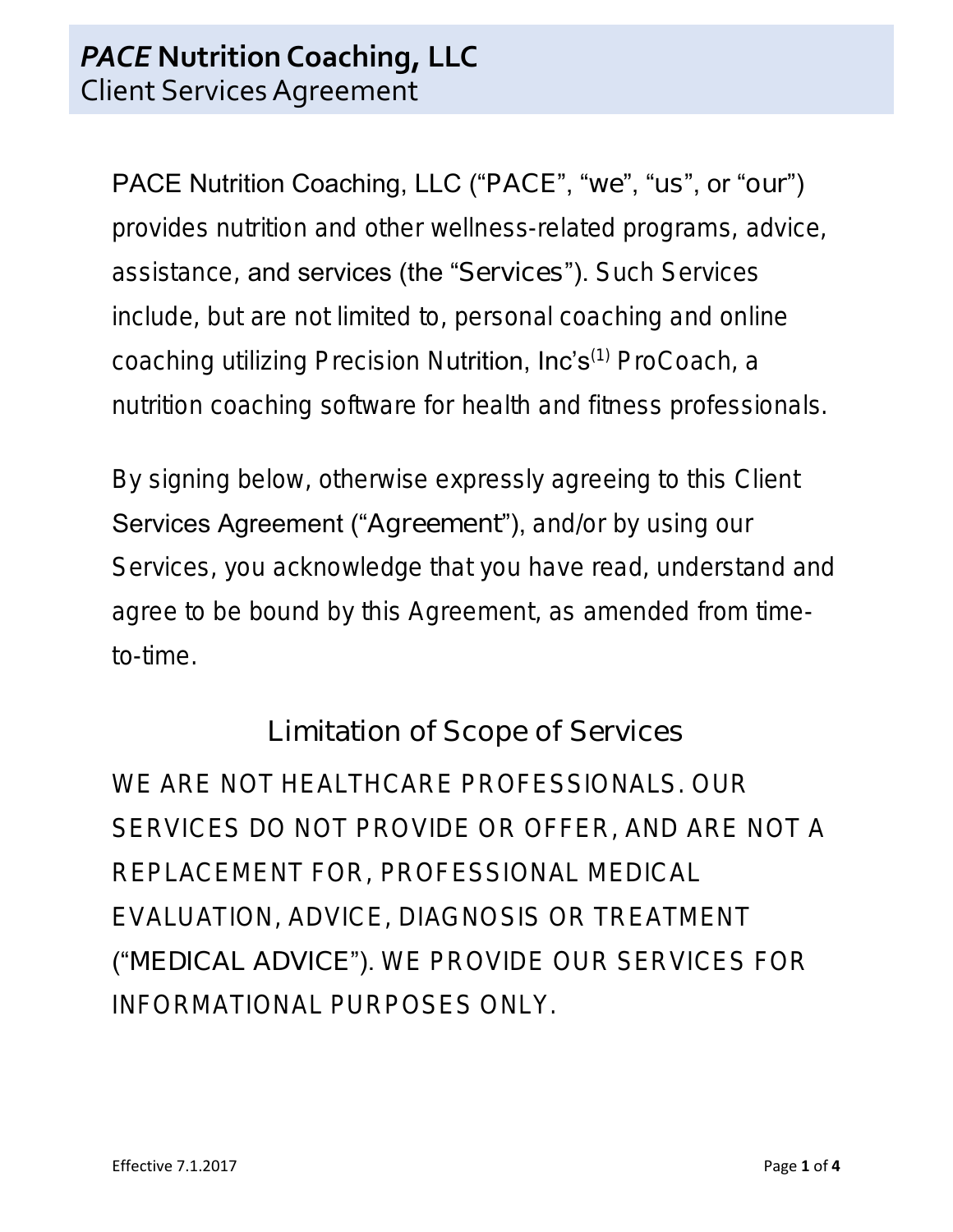## *PACE* **Nutrition Coaching, LLC** Client Services Agreement

YOU AGREE THAT, BEFORE AND WHILE USING OUR SERVICES, IT IS YOUR RESPONSIBILITY TO CONSULT WITH YOUR PHYSICIAN OR OTHER HEALTH CARE PROVIDER FOR MEDICAL ADVICE, PARTICULARLY IF YOU HAVE OR DEVELOP A MEDICAL CONDITION(S) OR ARE OR BECOME AT RISK FOR PROBLEMS ARISING FROM CHANGES IN YOUR DIET OR LIFESTYLE.

Personal Information and Privacy

We recognize the importance of privacy and the sensitivity of information that identifies you, or by which your identity could be deduced ("Personal Information"). By using the Services, you consent to the collection, use, and disclosure by us of your Personal Information, including but not limited to your payment and health information, as required to provide you the Services you request or by law. Your Personal Information will only be viewed by PACE coaching staff and will not be otherwise used or disclosed unless you provide your express permission for us to do so.

#### Payment

You agree to pay for all Services requested, and/or authorize us or our third-party payment processor(s) to charge, using your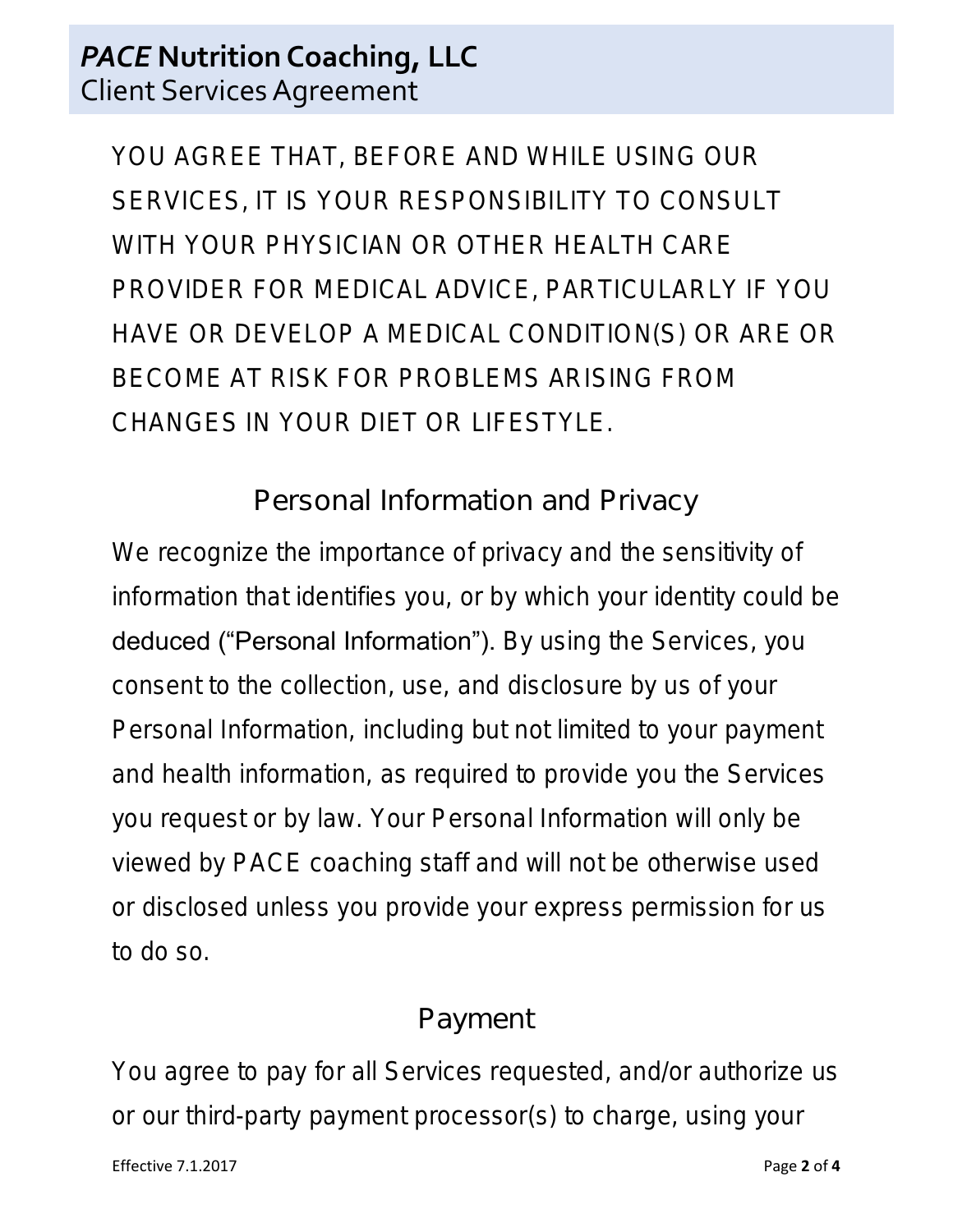## *PACE* **Nutrition Coaching, LLC** Client Services Agreement

selected payment method and in accordance with your chosen program and payment plan, all applicable fees and costs (including, but not limited to third party costs that we may incur in efforts to collect any chargebacks or unpaid balances from you). Payment plan charges will continue until terminated by you or us in accordance with this Agreement.

You may terminate our Services at any time by emailing us at pacenutritioncoaching@gmail.com.

In the event of your default under this Agreement, including but not limited to payments more than 30 days past due, we reserve the right to terminate or suspend your account or use of the Services at any time without notice.

In the event that you or we terminate, there will be no refund for Services already provided to you.

Upon termination of our Services, all provisions of this Agreement which should survive will survive.

# Content Rights and Ownership

You agree to not use, communicate, or display the PACE name, or any program content or materials made available through the Services, for any commercial purpose, on social media, or for